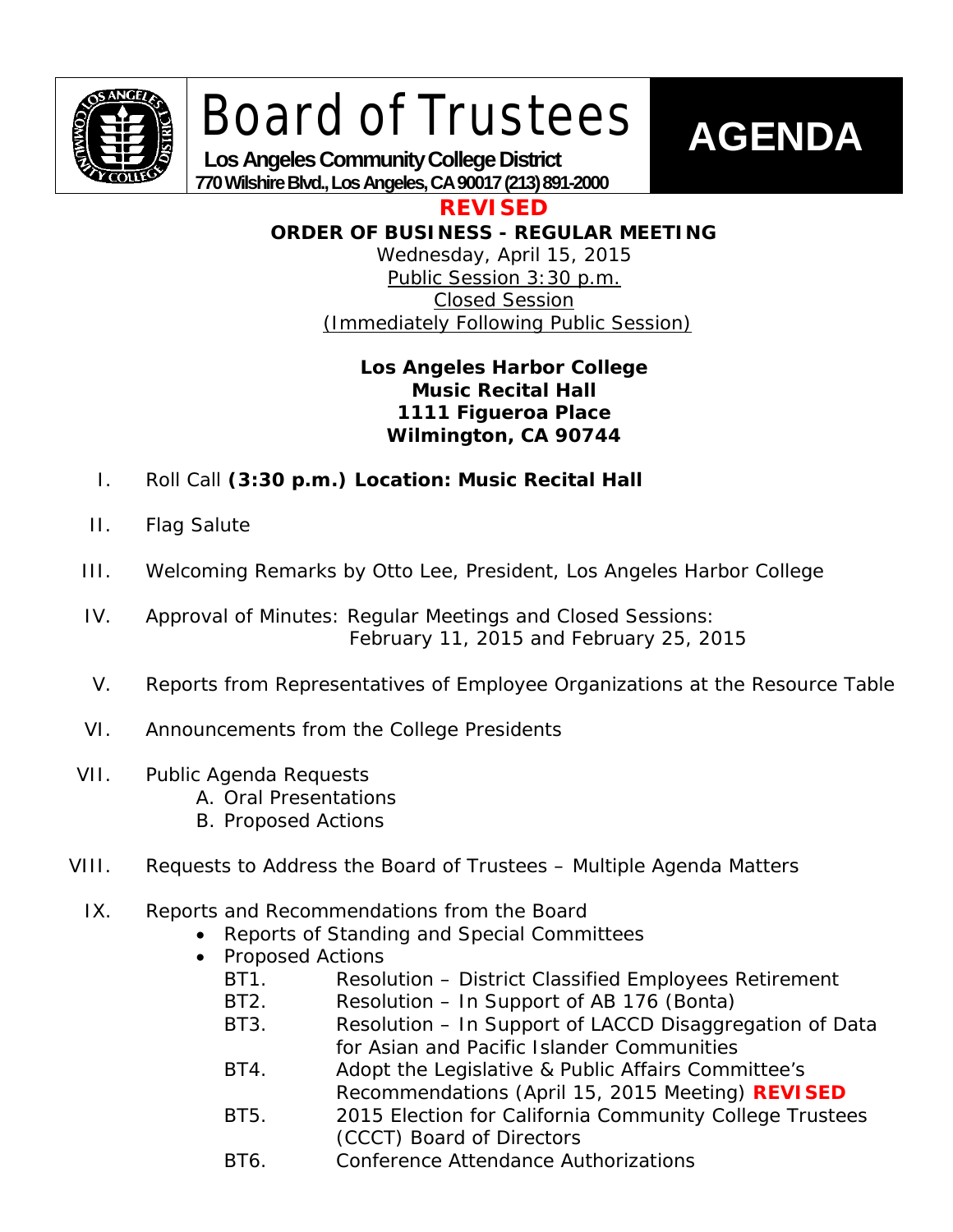- X. Reports from the Chancellor and College Presidents
	- Report from the Chancellor regarding activities or pending issues in the District
		- o Los Angeles Harbor College Presentation: Challenging Athlete's Minds for Personal Success (CHAMPS) Program
- XI. Consent Calendar

Matters Requiring a Majority Vote

- BF1. Ratify Budget Revisions and Appropriation Transfers
- BSD1. Ratify Business Services Actions
- BSD2. Approve Business Services Actions
- FPD1. Approve Facilities Planning and Development Report
- FPD2. Authorize Master Procurement Agreements
- FPD3. Adopt Resolution Ratifying Staff's Issuance of a Request for Qualifications and Proposals Under Education Code Section 81335 for the Multi-Campus Technology and Security Upgrade Project at Los Angeles Pierce and West Los Angeles Colleges; and Authorizing the Award of a Site Lease, Facilities Lease and Related Construction Services Agreements
- FPD4. Adopt Recommendations of the Facilities Master Planning and Oversight Committee Regarding the Connect LACCD **Project**
- HRD1. Personnel Services Routine Actions
- ISD1. Approve New Educational Courses and Programs
- ISD2. Approve New Community Services Offerings
- ISD3. Ratify Out-of-State Student Travel
- PC1. Personnel Commission Action
	- Correspondence

Matters Requiring a Super Majority Vote

BF2. Approve 2014-15 Budget Adjustments to Income/Appropriations

- XII. Recommendations from the Chancellor
	- CH1. Approve College Planning and Institutional Effectiveness **Reports** 
		- Los Angeles Mission College
		- Los Angeles Pierce College
		- Los Angeles Southwest College
	- CH2. Approve Los Angeles Harbor College Mission Statement
- XIII. Notice Reports and Informatives
	- CH/A. [Notice] Amend Board Rule 2408
	- ISD/A. [Informative] Notification of Out-of-State Student Travel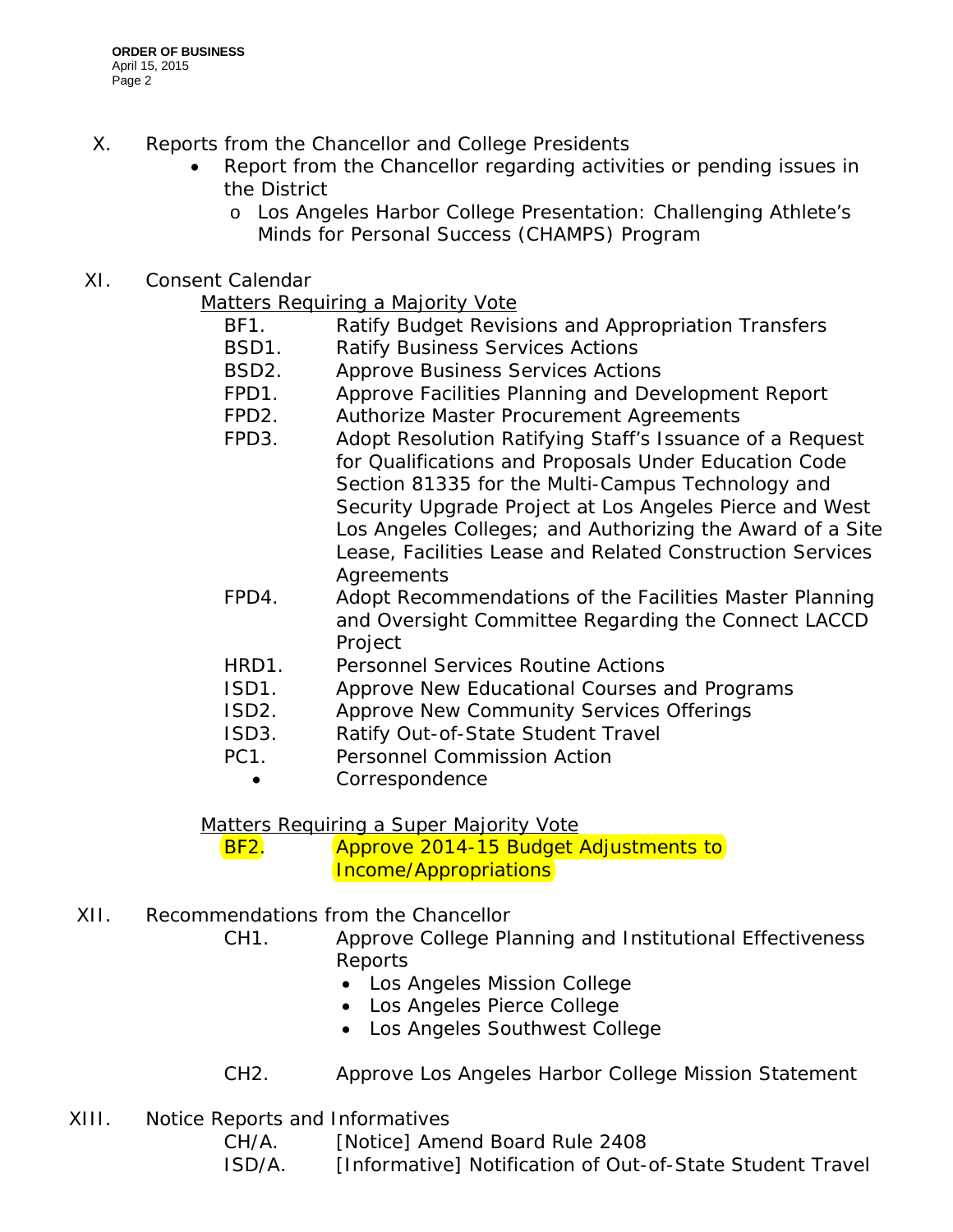# LOS ANGELES COMMUNITY COLLEGE DISTRICT **BOARD OF TRUSTEES**

#### **MINUTES - REGULAR MEETING**

Wednesday, February 9, 2011 . 11:15 a.m. **East Los Angeles College** 11:15 a.m. - G1 Administration Building, Room 301 A & B 3:30 p.m. - S2 Performing & Fine Arts Complex Recital Hall 1301 Avenida Cesar Chavez . Monterey Park, California 91754

The regular meeting of the Board of Trustees of the Los Angeles Community College District (LACCD) was called to order at 11:23 a.m. with President Georgia L. Mercer presiding.

On roll call the following members were present: Georgia L. Mercer, Tina Park, Nancy Pearlman, and Sylvia Scott-Haves. Absent: Kelly Candaele (arrived at 5:00 p.m.), Mona Field (arrived at 11:25 a.m.), and Miquel Santiago (arrived at 11:24 a.m.). Student Trustee Linda L. Tong was present.

Chancellor Daniel J. LaVista was present.

(Trustee Santiago arrived at 11:24 a.m.)

#### **RECESS TO COMMITTEE OF THE WHOLE**

Motion by Trustee Santiago, seconded by Trustee Scott-Haves, to recess to the Committee of the Whole.

APPROVED: 5 Aves

President Mercer relinguished the gavel to First Vice President Santiago to chair the Committee of the Whole.

The regular meeting recessed to the Committee of the Whole at 11:24 a.m.

**Public Speakers** 

None.

(Trustee Field arrived at 11:25 a.m.)

#### **Energy Projects Report**

Chancellor LaVista introduced Mr. Lloyd Silberstein, Program Director, BuildLACCD.

A document entitled "LACCD Bond Program Energy - Part 2" was distributed.

Mr. Silberstein gave a PowerPoint presentation and discussed the document with respect to (1) the energy technologies being planned at each college and (2) energy educational or behavioral approaches. He indicated that a third topic regarding capital investment to achieve energy savings will be discussed at the regularly scheduled Board meeting of February 23, 2011.

Trustee Field requested that a link to the PowerPoint presentation be put on the LACCD website.

A question and answer session was conducted regarding the Energy Projects Report.